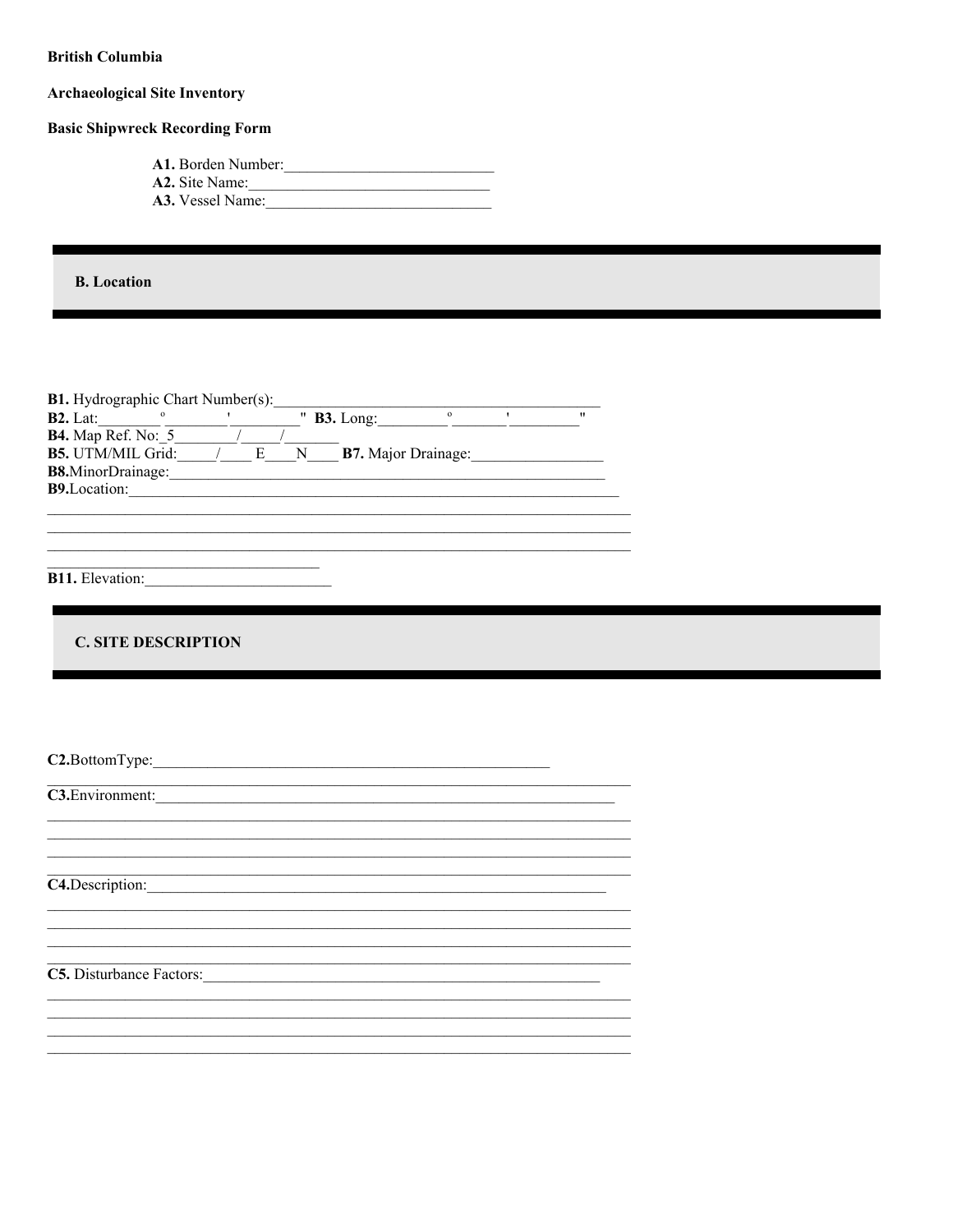## **D. WRECK DESCRIPTION**

|                          | <b>D1.</b> Hull Orientation: $\underline{\hspace{2cm}}$ <b>D2.</b> Measurement Units: $\underline{\hspace{2cm}}$ <b>D3.</b> Site Size: $\underline{\hspace{2cm}}$ <b>D6.</b> Vessel Length:                                                                                                                                                                                                                                |     |
|--------------------------|----------------------------------------------------------------------------------------------------------------------------------------------------------------------------------------------------------------------------------------------------------------------------------------------------------------------------------------------------------------------------------------------------------------------------|-----|
|                          |                                                                                                                                                                                                                                                                                                                                                                                                                            |     |
|                          |                                                                                                                                                                                                                                                                                                                                                                                                                            |     |
|                          |                                                                                                                                                                                                                                                                                                                                                                                                                            |     |
|                          |                                                                                                                                                                                                                                                                                                                                                                                                                            |     |
| D15. Hull Sheathing:     |                                                                                                                                                                                                                                                                                                                                                                                                                            |     |
| D17. Casualty Cause:     |                                                                                                                                                                                                                                                                                                                                                                                                                            |     |
|                          |                                                                                                                                                                                                                                                                                                                                                                                                                            |     |
|                          |                                                                                                                                                                                                                                                                                                                                                                                                                            |     |
|                          |                                                                                                                                                                                                                                                                                                                                                                                                                            |     |
|                          |                                                                                                                                                                                                                                                                                                                                                                                                                            |     |
|                          |                                                                                                                                                                                                                                                                                                                                                                                                                            |     |
|                          |                                                                                                                                                                                                                                                                                                                                                                                                                            |     |
|                          |                                                                                                                                                                                                                                                                                                                                                                                                                            |     |
|                          |                                                                                                                                                                                                                                                                                                                                                                                                                            |     |
|                          |                                                                                                                                                                                                                                                                                                                                                                                                                            |     |
|                          |                                                                                                                                                                                                                                                                                                                                                                                                                            |     |
| E. SCANTLINGS/FASTENINGS |                                                                                                                                                                                                                                                                                                                                                                                                                            |     |
|                          |                                                                                                                                                                                                                                                                                                                                                                                                                            |     |
|                          |                                                                                                                                                                                                                                                                                                                                                                                                                            |     |
|                          |                                                                                                                                                                                                                                                                                                                                                                                                                            |     |
|                          |                                                                                                                                                                                                                                                                                                                                                                                                                            |     |
|                          | E10. Hull Planking: 1999. The Manual Communication of the Manual Communication of the Manual Communication of the Manual Communication of the Manual Communication of the Manual Communication of the Manual Communication of                                                                                                                                                                                              |     |
|                          | Misc. Comments:                                                                                                                                                                                                                                                                                                                                                                                                            |     |
|                          |                                                                                                                                                                                                                                                                                                                                                                                                                            |     |
|                          |                                                                                                                                                                                                                                                                                                                                                                                                                            |     |
|                          |                                                                                                                                                                                                                                                                                                                                                                                                                            |     |
|                          |                                                                                                                                                                                                                                                                                                                                                                                                                            |     |
|                          |                                                                                                                                                                                                                                                                                                                                                                                                                            |     |
|                          |                                                                                                                                                                                                                                                                                                                                                                                                                            |     |
| F. MACHINERY/EQUIPMENT   |                                                                                                                                                                                                                                                                                                                                                                                                                            |     |
|                          |                                                                                                                                                                                                                                                                                                                                                                                                                            |     |
|                          |                                                                                                                                                                                                                                                                                                                                                                                                                            |     |
|                          |                                                                                                                                                                                                                                                                                                                                                                                                                            |     |
|                          | F1. Propulsion:<br>F2. Number of Engines: F6. Number of Boilers:                                                                                                                                                                                                                                                                                                                                                           |     |
|                          |                                                                                                                                                                                                                                                                                                                                                                                                                            |     |
|                          | F9. Drive Train Type: $\overline{\qquad \qquad}$ shaft length $\overline{\qquad \qquad}$ shaft length $\overline{\qquad \qquad}$ F16. Anchor(s):w $\qquad \qquad$ 1                                                                                                                                                                                                                                                        |     |
|                          |                                                                                                                                                                                                                                                                                                                                                                                                                            | lbs |
| W <sub>1</sub>           |                                                                                                                                                                                                                                                                                                                                                                                                                            |     |
|                          | $w$ and $\frac{1}{\sqrt{1-\frac{1}{\sqrt{1-\frac{1}{\sqrt{1-\frac{1}{\sqrt{1-\frac{1}{\sqrt{1-\frac{1}{\sqrt{1-\frac{1}{\sqrt{1-\frac{1}{\sqrt{1-\frac{1}{\sqrt{1-\frac{1}{\sqrt{1-\frac{1}{\sqrt{1-\frac{1}{\sqrt{1-\frac{1}{\sqrt{1-\frac{1}{\sqrt{1-\frac{1}{\sqrt{1-\frac{1}{\sqrt{1-\frac{1}{\sqrt{1-\frac{1}{\sqrt{1-\frac{1}{\sqrt{1-\frac{1}{\sqrt{1-\frac{1}{\sqrt{1-\frac{1}{\sqrt{1-\frac{1}{\sqrt{1-\frac{1}{$ |     |
|                          | F17. Armament Description:                                                                                                                                                                                                                                                                                                                                                                                                 |     |
|                          | Misc. Comments:                                                                                                                                                                                                                                                                                                                                                                                                            |     |
|                          |                                                                                                                                                                                                                                                                                                                                                                                                                            |     |